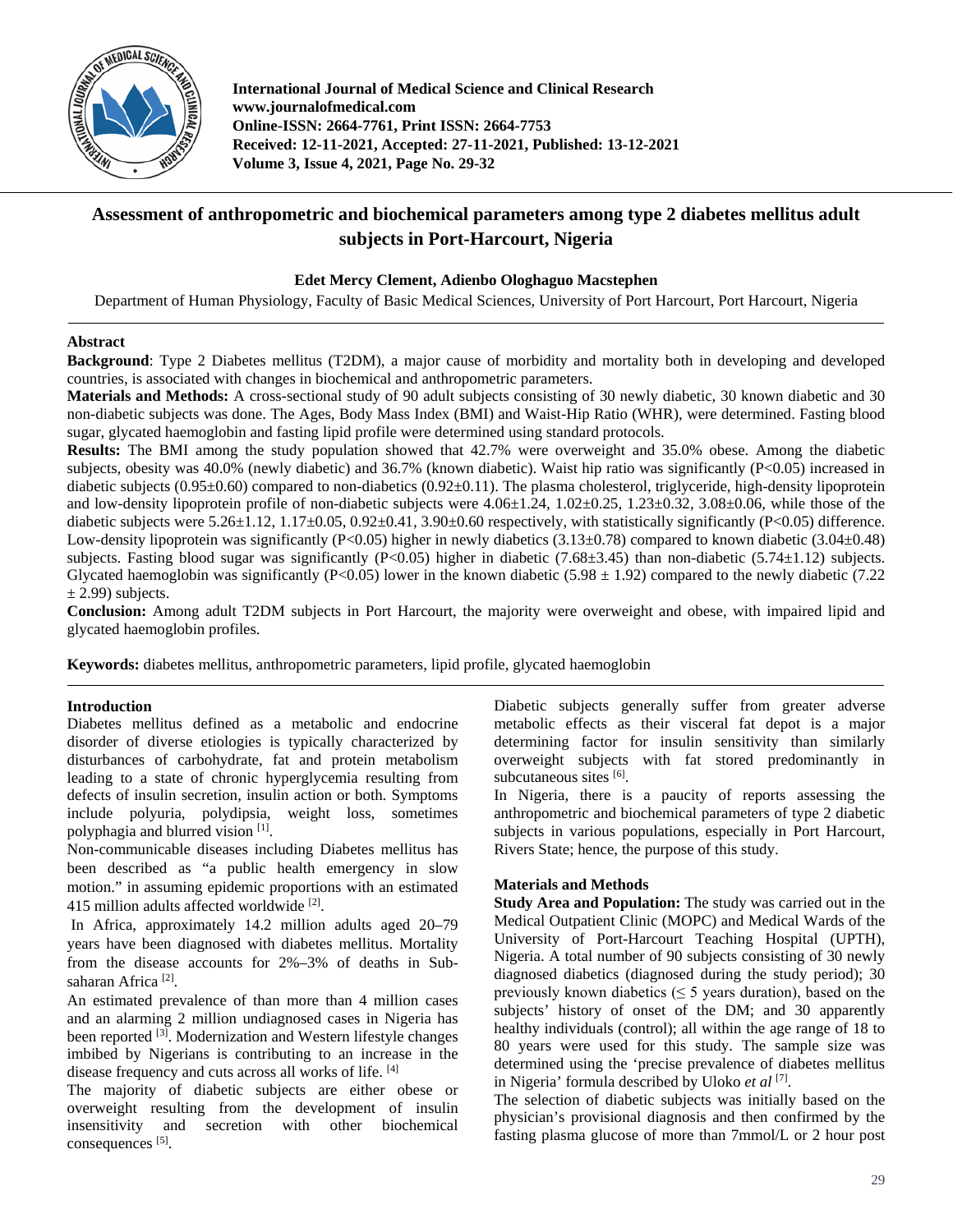glucose load  $\geq 11$ mmol/L (8) or glycated haemoglobin  $\geq 6.5\%$ IDF<sup>[9]</sup>. The previously known DM subjects were already on drugs such as insulin and some oral hypoglycaemic agents. The control subjects were selected from staff, students, and retirees of the University of Port Harcourt Teaching Hospital and the University of Port Harcourt respectively who are apparently healthy and non-diabetic.

**Collection and Analyses of Data:** A structured questionnaire was administered to obtain the demographic data and other disease-related variables: Age, Sex, Marital status, occupation, family history of Diabetes etc. Weight was measured using a mechanical weighing scale with the subject wearing only light clothing and adjusted to the nearest 0.2Kilograms, and height to the nearest 0.01 meter by stadiometer. Waist circumference was measured midway between the inferior margin of the last rib and the iliac crest and hip circumference at the widest point of the buttocks to the nearest 0.01 meter by tape measure [10]. Blood pressure and resting heart rate measurements were obtained from each subject's arm at heart level using an OMRON-M4 semi-automatic sphygmomanometer with an appropriate-sized cuff [11]. All anthropometric measurements were obtained twice and the mean recorded. Blood samples for biochemical analysis were collected and stored in fluoridated tubes and centrifuged within an hour of being withdrawn to separate plasma from red cells. Aspirated plasma aliquots were preserved at 2-8oC in refrigerators. Fasting Plasma glucose was assayed by the glucose oxidase method <sup>[12]</sup>; Glycated haemoglobin was assayed by the Boronate affinity method using the HbA1C kit (In 2it Tm system from Bio-rad) [13]. Serum Fasting cholesterol (TC mg/dl) was determined by an enzymatic colourimetric method [14] , Triglycerides (TGs mg/dl) was determined by an enzymatic method, [15] High-density lipoprotein (HDL mg/dl) was also estimated by a precipitant method, <sup>[16]</sup> while Lowdensity lipoprotein (LDL mg/dl) and very-LDL (VLDL mg/dl) was calculated using Friedewald's formula [17]. The lipid profile of the individuals was classified based on the Adult Treatment Panel III model of the National Cholesterol Educational Program and glycemic control as per the criteria laid in 2018 by the American Diabetic Association<sup>[18]</sup>.

Statistical Analyses of Data: All data were analyzed using the commercially available statistical package for social sciences (SPSS) version 26.0 analytic software. Data were expressed as mean  $\pm$  standard deviations and percentages. Continuous variables were compared with the Students t-test or one-way analysis of variance (ANOVA) as considered appropriate. All tests were considered statistically significant at the P-value  $(<0.05)$ .

#### **Results**

The mean age of the subjects studied was:  $55.13 \pm 12.93$  years (non-diabetic),  $57.93 \pm 11.49$  years (newly diabetic) and 54.43±9.3 years (known diabetic) respectively.

The prevalence of BMI among the study population showed that 42.7% were overweight and 35.0% were obese, while among the diabetic subjects, overweight was 40.0% (Known Diabetic) and 43.3% (New Diabetic), with 40.0% of the newly diagnosed and 36.7% of the previously known diabetic, being obese, as shown in table 1. Also, there was a statistically significant (P<0.05) difference in the Waist/Hip ratio between the known diabetic and newly diabetic subjects (Table 2).

**Table 1:** BMI classification of the Total Study population and the Diabetic population

| <b>BMI</b>        | <b>Class</b>          | <b>Known</b><br>Diabeticn (%) | <b>New</b><br><b>Diabeticn</b><br>$\frac{6}{6}$ | <b>Total Population</b><br>(Non Diabetic $+$<br>Diabetic)n (%) |
|-------------------|-----------------------|-------------------------------|-------------------------------------------------|----------------------------------------------------------------|
|                   | $<$ 18.50 Underweight |                               |                                                 |                                                                |
| $18.5 -$<br>24.99 | Normal                | 7(23.3)                       | 5(16.7)                                         | 20(21.3)                                                       |
| $25.0 -$<br>29.99 | Overweight            | 12(40.0)                      | 13 (43.3)                                       | 38 (42.7)                                                      |
| $\geq 30$         | Obese                 | 11 (36.7)                     | 12(40.0)                                        | 32(36.0)                                                       |

**Table 2:** The Waist/Hip Circumference of the Diabetic subjects in the study population.

| <b>Parameters</b> | <b>Known Diabetic</b><br>$n=30$                                | <b>New Diabetic</b><br>$n=30$ | $Z-test (p -$<br>value) |
|-------------------|----------------------------------------------------------------|-------------------------------|-------------------------|
| Waist-Hip ratio   | $0.92+0.11$                                                    | $0.95+0.60$                   | $0.04*$                 |
|                   | Values were expressed as mean $\pm$ S.D. (Standard Deviation). |                               |                         |

Significant difference at P˂0.05.

Results for the biochemical parameters among the study population (table 3) shows that, among the diabetic subjects, there was a significant (P<0.05) increase in the serum level of fasting blood sugar, triglyceride, and high-density lipoprotein cholesterol, with a non-significant (P>0.05) increase in total cholesterol, when compared with the non-diabetic control subjects. However, low-density lipoprotein decreased significantly  $(P<0.05)$ , when compared with the non-diabetic control subjects.

Furthermore, a comparison among the diabetic subjects (table 4) shows a significantly higher level of glycated haemoglobin  $(P=0.01)$ , with a significantly lower level of LDL  $(P=0.01)$ among the newly diabetic subjects, compared to the known diabetic subjects. However, no significant difference (P>0.05) was observed in Fasting blood sugar, Total cholesterol, Triglycerides, and High-density lipoprotein cholesterol levels between subjects in the known diabetic and newly diabetic groups.

Table 3: Fasting blood sugar and lipid profile parameters of subjects in the study population

| <b>Parameters</b>                                | <b>Non</b>      | <b>Diabetic</b><br>Diabetic $(n=30)$ population $(n=60)$ | $Z-test(p -$<br>value) |
|--------------------------------------------------|-----------------|----------------------------------------------------------|------------------------|
| Fasting blood sugar                              | $5.74 \pm 1.54$ | $7.68 \pm 3.45$                                          | $0.01*$                |
| Total cholesterol (mmol/1)                       | $4.06 \pm 1.24$ | $5.26.+1.12$                                             | $0.05*$                |
| Triglycerides(mmol/l)                            | $1.02 \pm 0.25$ | $1.17 \pm 0.05$                                          | $0.01*$                |
| High density lipoprotein<br>cholesterol (mmol/1) | $3.08 \pm 0.06$ | $3.90 \pm 0.60$                                          | $0.01*$                |
| Low density cholesterol<br>(mmol/l)              | $1.23 + 0.32$   | $0.92 \pm 0.41$                                          | $0.01*$                |

Values were expressed as mean  $\pm$  S.D. (standard deviation). Significant different at P˂ 0.05.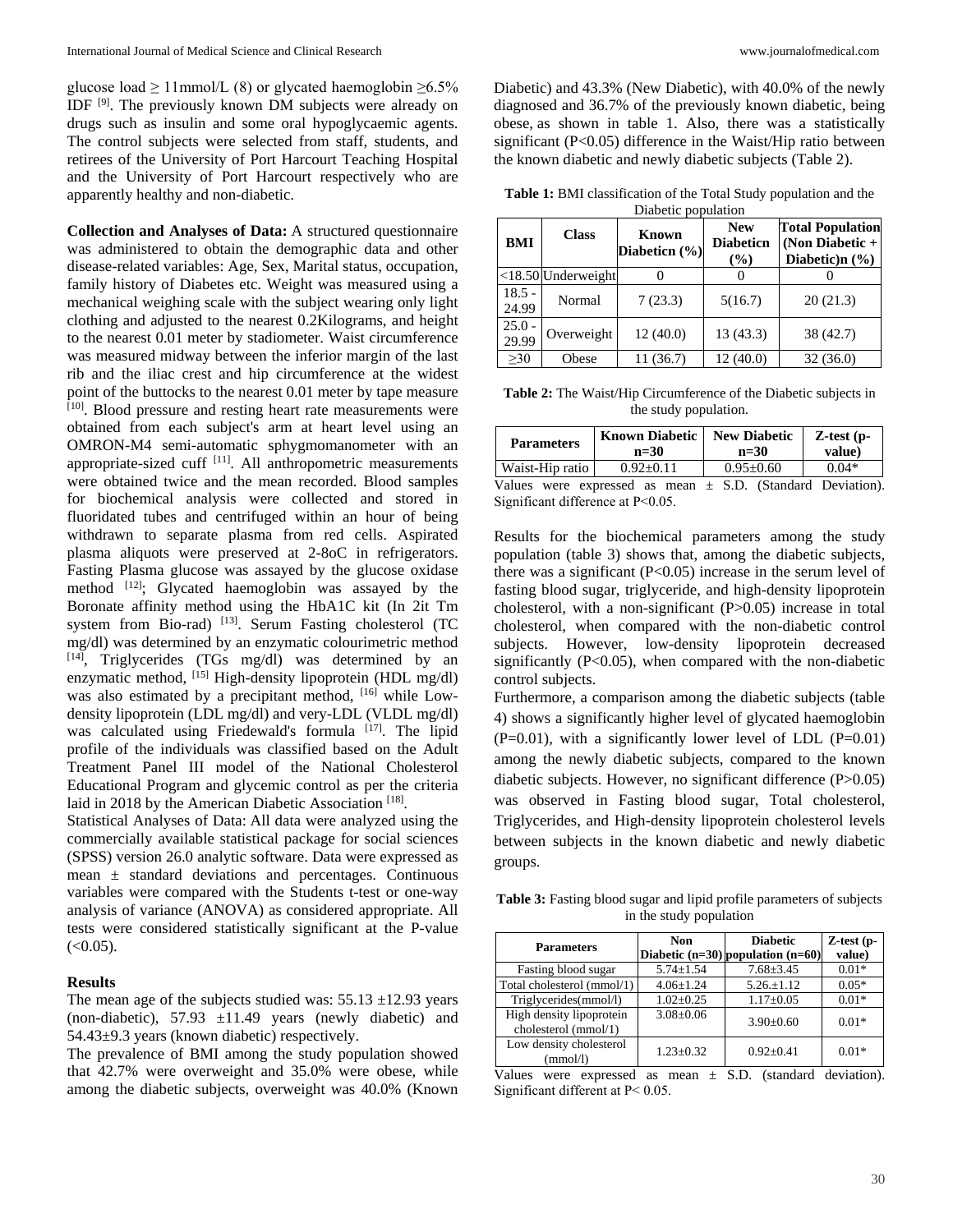| <b>Parameters</b>                            | Known Diabetic n=30 | Newly Diabetic n=30 | Z-test (p-value) |
|----------------------------------------------|---------------------|---------------------|------------------|
| Fasting blood sugar (mmol/l)                 | $7.37 \pm 3.58$     | $7.54 \pm 3.38$     | 0.85             |
| Glycated Haemoglobin (%)                     | $5.98 \pm 1.92$     | $7.22 + 2.99$       | $0.01*$          |
| Total cholesterol (mmol/l)                   | $5.07 + 1.29$       | $5.04 + 1.16$       | 0.6              |
| Triglycerides(mmol/l)                        | $1.48 + 0.55$       | $1.50 \pm 0.46$     | 0.17             |
| High density lipoprotein cholesterol(mmol/1) | $0.98 + 0.16$       | $0.97+0.21$         | 0.12             |
| Low density lipoprotein cholesterol (mmol/l) | $3.13 \pm 0.78$     | $3.04 + 0.48$       | $0.01*$          |
|                                              |                     |                     |                  |

**Table 4:** Fasting blood sugar, glycated haemoglobin, and lipid profile among Diabetic subjects in the study population

Values were expressed as mean  $\pm$  S.D. (Standard deviation); Significance difference at P<0.05.

#### **Discussion**

In the study, most of the diabetic subjects belonged to the overweight and obese category (BMI > 30 kg/m2) as shown in table 1. A multicenter and population-based study has also reported high BMI and impaired lipid profile in subjects with diagnosed T2DM [19].

Different categories of obesity and being overweight, as measured by BMI, has been established as an independent risk factor for type 2 diabetes and metabolic syndrome. A vast majority of type 2 diabetic patients are overweight, and obesity undoubtedly plays a major role in the development of the disease and may be the cause of the reduction in BMI of our non-diabetic population compared with the diabetic population.

There is a close relationship linking BMI and risk of developing T2DM, with the relative risk of T2DM increasing progressively with BMI. For one kilogram of weight accumulated or lost annually over 10 years, there is a 49% increase or 33% reduction in the risk of developing T2DM in the subsequent 10 years  $[20]$ . Several risk factors responsible for the increasing incidence of T2DM in developing countries include unhealthy eating habits (consumption of fat-laden and high energy-dense foods) coupled with almost sedentary activity due to the availability of alternative modes of transportation, advanced age and modernization<sup>[21]</sup>. Thus, the risk of the development of obesity is increased with urbanization. Obesity increases the risk of DM 7-fold when compared to normal-weight <a>[22]</a>. Increased waist-hip ratio is a significant risk factor for the development of T2DM  $^{[23]}$ . Comparing the waist-hip circumference among the diabetic and the non-diabetic population, showed a higher value among the newly diabetic population compared with the non-diabetic individuals and the previously known diabetic subjects (as shown in Table 2). Schmidt *et al* have shown that the waisthip ratio is known to predispose to the development of diabetes mellitus and can also worsen preexisting or untreated diabetes. This in turn increases the risk of cardiovascular disease, especially when associated with high levels of triglycerides [24] . The result obtained from this study also showed significantly (P<0.05) higher mean plasma glucose in diabetic subjects compared to the non-diabetics. This satisfies the American Diabetes Association definition of Diabetes Mellitus, as a metabolic and endocrine disorder of diverse etiologies, typically, characterized by disturbances of carbohydrate, fat and protein metabolism leading to a state of chronic hyperglycemia resulting from defects of insulin secretion, insulin action or both <sup>[1]</sup>. The fasting blood glucose was most elevated among the newly diabetic individuals compared with other subjects. This suggests that blood glucose was better controlled in the known diabetic

individuals who are compliant with their medications together with lifestyle modification. The higher level of glycated haemoglobin (HbA1c) observed among the newly diagnosed diabetic subjects could be due to impaired glucose homeostasis, decreasing sensitivity of peripheral tissues due to the hormonal effects of insulin and the fact that they are drugnaive with no formal diabetic education on lifestyle modification and treatment. This result agrees with the report of Pearl  $^{[25]}$ . The abnormal haemoglobin A1c (HbA1c) observed among diabetic subjects predicts a time‐integrated marker of glycemic control and predicts the risk of coronary heart disease [26].

In this present study, Total Cholesterol, Triglycerides and high-density lipoproteins increased, whereas low-density lipoprotein cholesterol levels among diabetics as compared to controls. This pattern of lipid profile in diabetics is well documented and agrees with previous reports <sup>[27]</sup>.

The high total cholesterol levels observed in the diabetic population compared with the non-diabetic subjects may have resulted from increased lipolysis resulting in excess production of fatty acids. These large quantities of extra fatty acids in the liver are converted into cholesterol along with triglycerides and are discharged into the circulation as lipoproteins; Very Low-Density Lipoproteins (VLDL) and Low-Density Lipoproteins (LDL). Most of the LDLcholesterol receptors found on the hepatic cell surface increase intracellular cholesterol accumulation due to increased synthesis and reduce the uptake of cholesterol by the LDL receptors thereby potentiating plasma LDL concentration. This in turn leads to either a decreased clearance of VLDL– cholesterol and LDL–cholesterol from the circulation or increased production of VLDL- cholesterol in the liver, leading to an increase in the plasma VLDL and LDL concentrations [28] .

## **Conclusion**

The results of the present study suggest that subjects diagnosed with T2DM have an increased abnormality in both anthropometric and biochemical parameters. Understanding these risk factors can help further prevent the development of T2DM and provide better strategies for combating the disease. Ethical Approvals for this study were obtained from the Research and Ethics Committees of the University of Port Harcourt (UPH/CEREMAD/REC/MM78/018), and the University of Port Harcourt Teaching Hospital (UPTH/ADM/90/S.II/VOL.XI/1189), respectively. Also, verbal and written consent to participate in the study were obtained from all the subjects.

**Disclosures:** Nothing to disclose